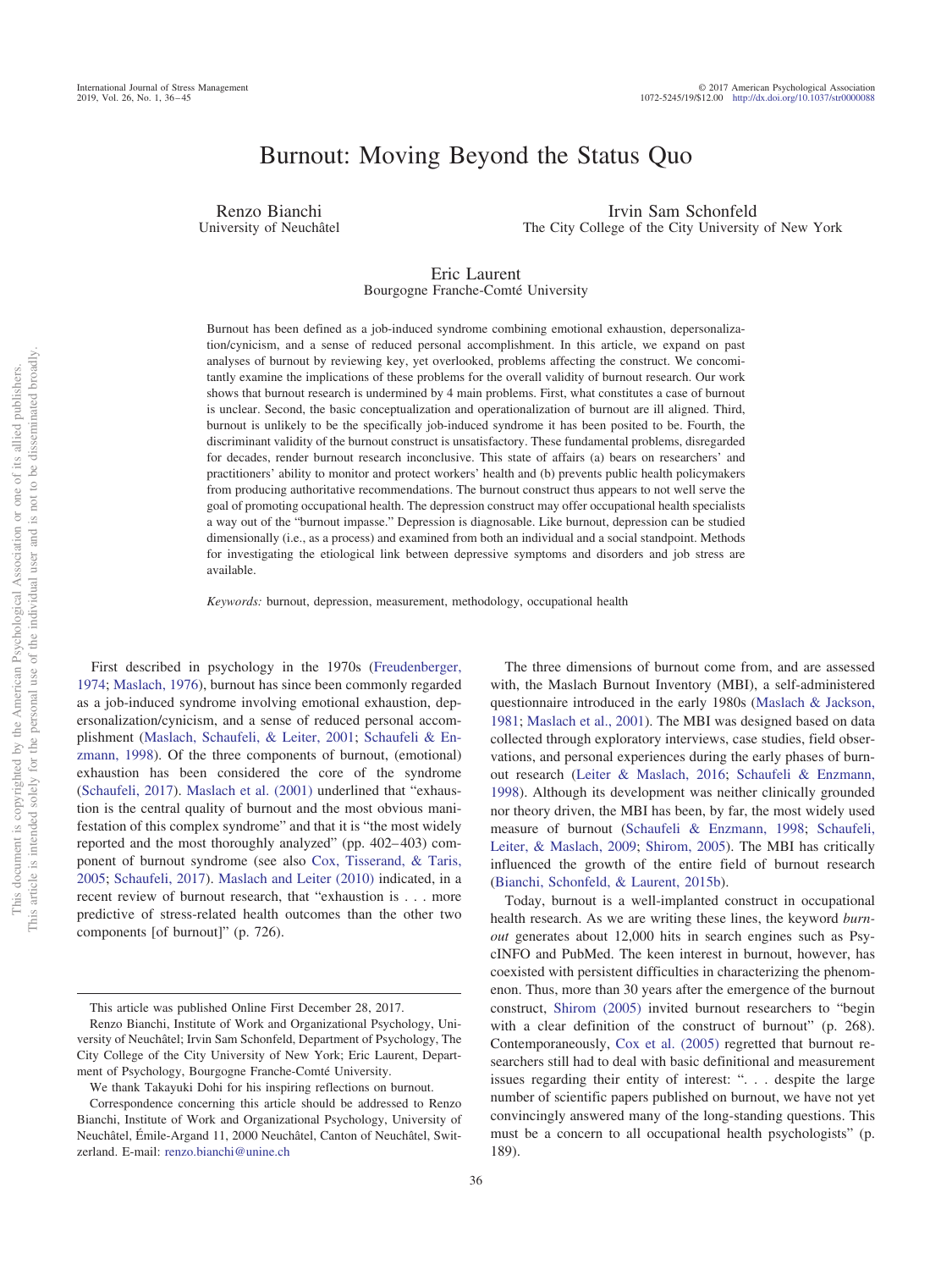In this article, we review major, yet overlooked, problems affecting the burnout construct and examine how these problems bear on the overall validity of burnout research. More specifically, we address the questions of (a) the diagnosis and prevalence of the burnout syndrome, (b) the consistency of the conceptualization and operationalization of the burnout construct, (c) the etiology of the burnout syndrome, and (d) the discriminant validity of the burnout construct. Our analysis of burnout research leads us to envisage two interrelated paths to action for more effectively dealing with the issue of unresolvable job stress: (a) shifting the focus of occupational health research from burnout to job-related depression and (b) reinforcing initiatives aimed at reducing depressionrelated stigma.

## **The Problem of Diagnosis and Prevalence of Burnout**

Although some authors have claimed that burnout has reached epidemic levels, for instance among physicians [\(West, Dyrbye,](#page-9-4) [Erwin, & Shanafelt, 2016\)](#page-9-4), it has been observed that the prevalence of burnout cannot be estimated for the basic reason that burnout is not diagnosable [\(Bianchi, Schonfeld, & Laurent, 2015a;](#page-6-1) [Bianchi, Schonfeld, Vandel, & Laurent, 2017;](#page-6-2) [Doulougeri, Geor](#page-7-2)[ganta, & Montgomery, 2016\)](#page-7-2). Indeed, notwithstanding decades of sustained research, and the supposed ubiquity of the syndrome, there has been thus far no clear and consensual specification of (a) the symptoms to be considered in clinical assessments of burnout, (b) the minimal required duration and frequency of these symptoms, (c) the expected impact of the exhibited symptoms on the patient's (work) life, or (d) differential diagnosis procedures. As underscored in past research, the published estimates of prevalence of burnout have relied on heterogeneous criteria that were neither clinically nor theoretically founded [\(Bianchi, 2015;](#page-6-3) [Bianchi,](#page-6-4) [Schonfeld, & Laurent, 2017d;](#page-6-4) [Schears, 2017\)](#page-9-5). Contemporary studies of medical professionals illustrate the malleability of prevalence estimates for burnout. For instance, [Garrouste-Orgeas et al.](#page-7-3) [\(2015\)](#page-7-3) found that, depending on how burnout was defined, the prevalence of burnout in a sample of intensive care unit professionals varied from 3% to 40%. Likewise, in a study of U.S. general surgery trainees [\(Elmore, Jeffe, Jin, Awad, & Turnbull,](#page-7-4) [2016\)](#page-7-4), burnout was found to have a prevalence of either 10% or 69% depending on the retained definition. [Balon \(2017\)](#page-6-5) summarized the current situation in the following terms: "Numerous studies keep showing ever-increasing rates [of burnout] without any substantial debate about *what* these numbers mean and *how* we should interpret them" (p. 82).

A common practice in burnout research consisted of using the cutoff scores presented in the MBI manual [\(Maslach, Jackson, &](#page-8-5) [Leiter, 1996\)](#page-8-5) as identifiers of "cases" of burnout. These cutoff scores, however, reflect mere descriptive statistics—a tercile-based split—and were not intended to be used for the purpose of arriving at a diagnosis [\(Maslach et al., 1996\)](#page-8-5). As put by [Schaufeli et al. \(2009\),](#page-9-2)

A related problem is that a tercile-based split is sample dependent. Consequently, falling in the third tercile may not mean the same thing at all as a function of the distribution of interest [\(Lehr, Koch,](#page-8-6) [& Hillert, 2010\)](#page-8-6).

The use of arbitrary identification criteria in burnout research carries the triple risk of (a) pathologizing ordinary fluctuations in daily levels of stress, fatigue, or motivation; (b) undermining the identification of respondents who may, indeed, need help by drowning them in a sea of heterogeneous health conditions; and (c) trapping investigators in endless speculations regarding the widespreadness of the burnout syndrome. In effect, the reliance on categorization criteria that have no clinical or theoretical foundation allows virtually any conclusion to be reached—from the most reassuring to the most alarming—regarding the health status of surveyed workers [\(Bianchi et al., 2015a\)](#page-6-1). Because *any* conclusion is synonymous with *no* conclusion, the recommendations for organizational/institutional changes derived from the findings of burnout research [\(Epstein & Privitera, 2016\)](#page-7-5) can be easily challenged by anyone willing to reject them [\(Bianchi, Schonfeld, &](#page-6-6) [Laurent, 2016b,](#page-6-6) [2017d\)](#page-6-4). The use of arbitrary identification criteria in burnout research thus impedes public health action [\(Bianchi,](#page-6-7) [Schonfeld, & Laurent, 2016a\)](#page-6-7).

#### **Conceptual and Operational Inconsistencies and Ambiguities**

A close examination of the literature dedicated to burnout reveals that the absence of a nosological characterization of burnout is only the tip of the iceberg. The basic conceptualization and operationalization of burnout are themselves unclear [\(Kristensen,](#page-7-6) [Borritz, Villadsen, & Christensen, 2005\)](#page-7-6). Burnout has been assumed to be a three-component syndrome *combining* emotional exhaustion, depersonalization, and reduced personal accomplishment [\(Maslach et al., 1996;](#page-8-5) [Schaufeli & Enzmann, 1998\)](#page-9-0). However, in contravention of this assumption, it has been formally recommended that the three components of burnout be examined *individually*. [Maslach et al. \(1996\)](#page-8-5) thus wrote in the manual of the MBI: "... the scores for each subscale are considered separately and are *not* combined into a single, total score. Thus, three scores are computed for each respondent" (p. 5). This recommendation has led many burnout researchers to regard individuals as "burned out" on the basis of their reaching a threshold score on only one of the three subscales of the MBI [\(Elmore et al., 2016;](#page-7-4) [Shanafelt et](#page-9-6) [al., 2015\)](#page-9-6). Such research practices have been questioned because they imply that individuals who suffer only from emotional exhaustion, only from depersonalization, or only from reduced personal accomplishment will be considered as suffering from the same condition, namely, "burnout," though they present with symptom profiles that are, by definition, different and potentially call for different management strategies [\(Brisson & Bianchi,](#page-6-8) [2017\)](#page-6-8). Such research practices are also inconsistent with [Maslach](#page-8-1) [et al.'s \(2001\)](#page-8-1) observation that "exhaustion is a necessary criterion for burnout" (p. 403) as well as with the supposed coexistence of emotional exhaustion and depersonalization in full-blown burnout [\(Maslach & Leiter, 2008\)](#page-8-7).

It is worth dwelling on depersonalization for a moment. In effect, the spotlighting of this component of burnout in certain areas of burnout research [\(Orton, Orton, & Pereira Gray, 2012\)](#page-8-8) may be partly misleading. The flourishing area of physician burnout research is particularly relevant in this respect. Affirmative responses to items of the MBI Depersonalization subscale such as

<sup>. . .</sup> such cutoffs are based on frequency distributions and therefore do not refer to an external criterion. For example, a score at the 70th percentile on exhaustion is relatively high, but it may not be associated with subjective distress, health disorders, or poor performance. (p. 212)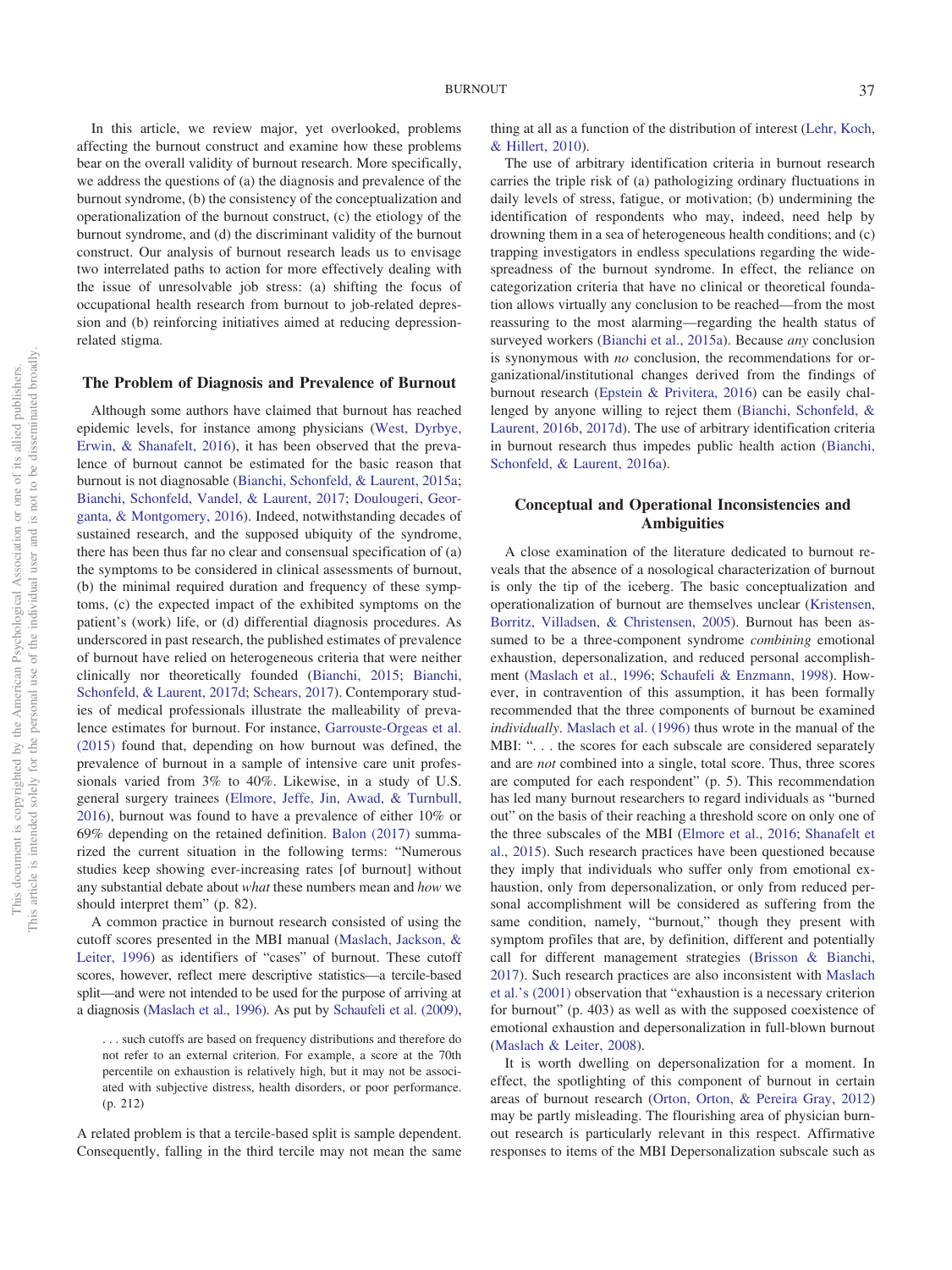"I've become more callous toward people since I took this job" may be indicative of distance-based coping strategies that are *normal* in medical settings, rather than symptomatic of a *pathogenic* form of cynicism. Physicians need to establish and maintain a balance between distance and empathy to be effective while protecting themselves from potential stressors that their job entails. Thus, some degree of distance is not necessarily reflective of an indifferent, careless form of cynicism and does not necessarily constitute a threat to either physicians' or patients' health. As noted by [Rose, Duschinsky, and Macnaughton \(2017\),](#page-8-9) "tempered cynicism can protect the inner core of care and good practice" (p. 693). This kind of tempered cynicism (e.g., educational desensitization) is seen as protective in other health professionals such as emergency medical technicians, who often encounter gruesome injuries in the course of their job [\(Palmer, 1983\)](#page-8-10). The ambiguity of the depersonalization component of burnout may account, for instance, for findings of [Orton et al. \(2012\)](#page-8-8) that depersonalization was *not* associated with poorer patient ratings of doctors' interpersonal skills or a reduction in the patient centeredness during consultations.

The Depersonalization subscale of the MBI involves other forms of ambiguity. Here too, the research dedicated to physician burnout can be usefully mobilized. For instance, an item such as "I feel patients blame me for some of their problems" may not always implicate depersonalization. An affirmative response to such an item may reflect an accurate judgment. Physicians who were indeed blamed for some of their patients' problems may accurately report that they were. Physicians are sometimes blamed for some of their patients' problems (either justifiably or unjustifiably); this is an observed fact. Given that the Depersonalization subscale of the MBI contains only five items, ambiguity in even one item is likely to significantly bear on (a) the subscale's internal consistency and (b) how the physician's responses can be interpreted. As suggested by [Schaufeli and Enzmann \(1998\),](#page-9-0) "the occasional low internal consistencies for depersonalisation are not only due to the small number of items, as is usually assumed, but may also reflect conceptual problems" (p. 51). The shortcomings attached to the Depersonalization subscale of the MBI may partly explain why [Taris \(2006\),](#page-9-7) in a meta-analysis of 16 studies, did not find conclusive evidence that depersonalization is negatively associated with objective performance on the job. In the next section, we turn to the issue of the link between work stress and burnout.

#### **The Unclear Etiology of Burnout**

Often taken for granted, the link between work stress and burnout has itself been shown to be open to question [\(Hakanen &](#page-7-7) [Bakker, 2017\)](#page-7-7). Although burnout has been conceived of as a *job-induced* syndrome, the most widely used measure of burnout, the MBI [\(Maslach et al., 1996\)](#page-8-5), actually provides limited information on the etiology of the symptoms it is intended to assess. MBI items such as "I feel like I'm at the end of my rope" or "I feel very energetic" are generic in nature. Moreover, it should be underscored that an individual can feel stressed (out) at work for reasons that are not initially or primarily related to his or her job (e.g., conjugal or familial problems). Thus, the exact involvement of work in the emergence of symptoms self-reported through the MBI is difficult to estimate. The blur surrounding the etiology of the symptoms assessed by the MBI may partly account for the

difficulties in designing effective interventions to (a) alleviate burnout symptoms and (b) support the return to work of individuals on sick leave [\(Ahola, Toppinen-Tanner, & Seppänen, 2017;](#page-6-9) [Dreison et al., 2016;](#page-7-8) Maricutoiu, Sava, & Butta, 2016; [Panagioti et](#page-8-12) [al., 2017\)](#page-8-12). Interventions focusing exclusively on work may not be sufficient if the individual's symptoms originate in personal (i.e., job-unrelated) problems. Research examining the variance in MBI scores respectively explained by work and nonwork stressors would be needed to clarify the question.

[Hakanen and Bakker \(2017\)](#page-7-7) argued that the ignorance of nonwork factors in burnout research has prevented us from determining what kind of ill-being and suffering is assessed by burnout measures. Interestingly, these authors cited the results of an interview-based study (published in Finnish), suggesting that individuals with relatively high levels of burnout symptoms typically have problems both at work and at home. Similar results were obtained in another qualitative study, conducted in South Africa, in which the authors found that burnout is a *multidomain phenomenon* [\(Gauche, de Beer, & Brink, 2017\)](#page-7-9). In a recent study carried out in Switzerland and involving 468 health professionals, only 44% of the participants with burnout symptoms considered their job to be the main cause of these symptoms [\(Bianchi & Brisson, in](#page-6-10) [press\)](#page-6-10). Taken together, these observations suggest that recommendations for *work-centered* interventions cannot be straightforwardly derived from data collected with burnout measures. The problem raised here is of great concern given that the utility of burnout has been, to a considerable extent, linked to the ability of the construct to specifically capture *work-induced* ill-being and suffering [\(Maslach et al., 2001;](#page-8-1) [Shirom, 2005\)](#page-9-3).

### **The Burnout Construct's Lack of Discriminant Validity**

To be considered valid, a construct needs to show convergent and discriminant validity, both conceptually and empirically [\(Campbell & Fiske, 1959;](#page-7-10) [Cronbach & Meehl, 1955;](#page-7-11) [Le, Schmidt,](#page-8-13) [Harter, & Lauver, 2010\)](#page-8-13). Although there is evidence of the convergent validity of the burnout construct [\(Halbesleben & Demer](#page-7-12)[outi, 2005;](#page-7-12) [Qiao & Schaufeli, 2011;](#page-8-14) [Winwood & Winefield, 2004\)](#page-9-8), the discriminant validity of the burnout construct has been found to be unsatisfactory, most notably with respect to depression.

## **Conceptual Examination of the Burnout Construct's Discriminant Validity**

As previously mentioned, burnout has been commonly viewed as a combination of emotional exhaustion, depersonalization/cynicism, and diminished personal accomplishment [\(Maslach et al.,](#page-8-1) [2001\)](#page-8-1). The question of whether the components of burnout refer to depressive symptoms under nonmedical labels has raised growing concerns in recent years [\(Bianchi, Schonfeld, & Laurent, 2017a,](#page-6-11) [2017c;](#page-6-12) [Schonfeld, Laurent, & Bianchi, 2017\)](#page-9-9).

Emotional exhaustion, the main component of burnout, is assessed with items such as "I feel fatigued when I get up in the morning and have to face another day on the job" and "I feel like I'm at the end of my rope" [\(Maslach et al., 1996\)](#page-8-5). Such items are indicative of fatigue/loss of energy, depressed mood, and possibly sleep disturbance, three diagnostic criteria for major depressive disorder [\(American Psychiatric Association, 2013\)](#page-6-13). Interestingly,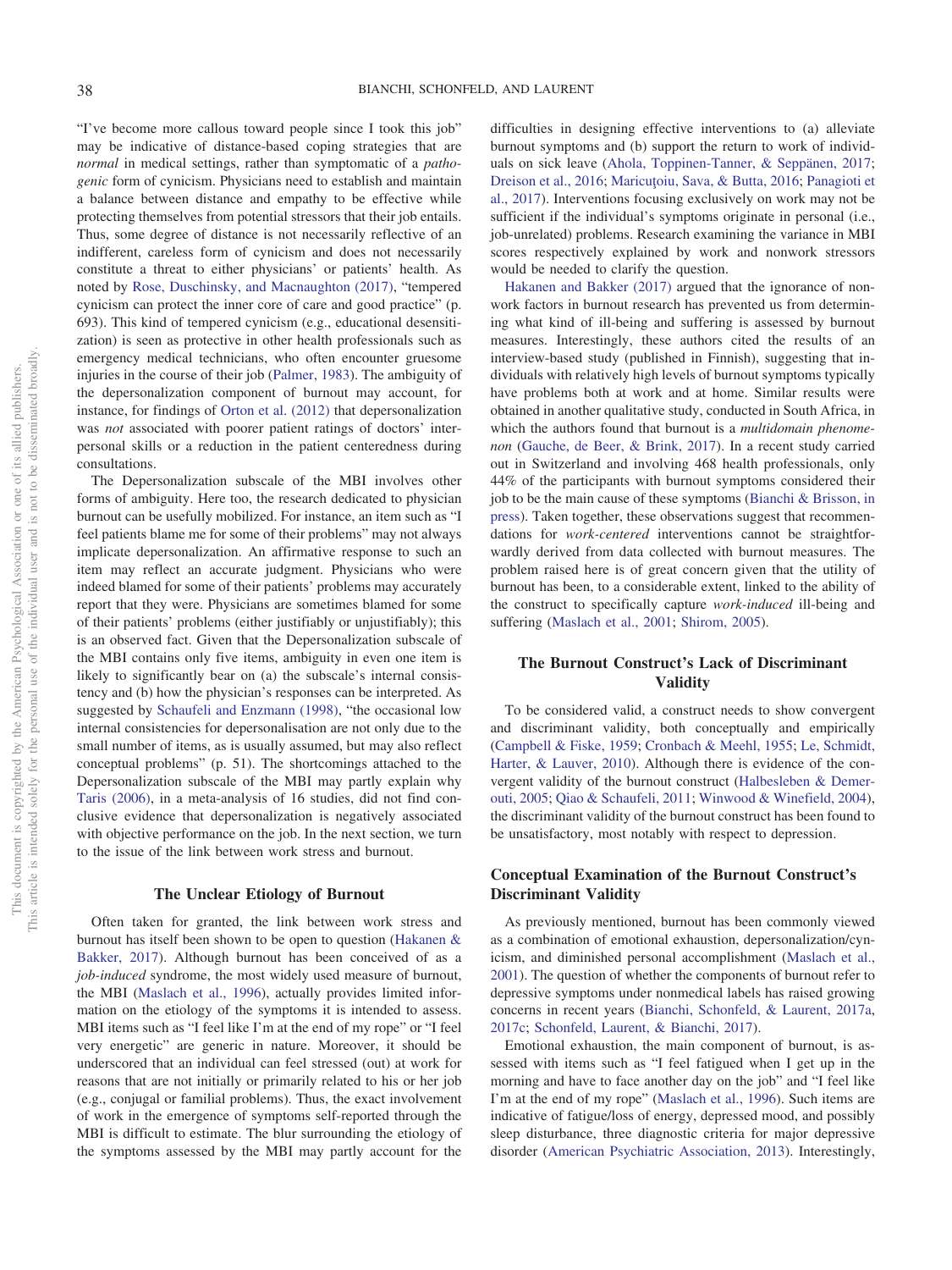the *Diagnostic and Statistical Manual of Mental Disorders, Fifth Edition* (*DSM-5*) mentions that fatigue is often the presenting complaint in depressed individuals [\(American Psychiatric Associ](#page-6-13)[ation, 2013\)](#page-6-13).

Depersonalization/cynicism has sometimes been thought to constitute a clearly distinguishing feature of burnout. However, items such as "I have become less interested in my work since I started this job" or "I don't really care what happens to some recipients" [\(Maslach et al., 1996\)](#page-8-5) actually refer to symptoms that are commonly found in depression, namely, loss of emotional involvement, withdrawal, and loss of interest [\(American Psychiatric As](#page-6-13)[sociation, 2013;](#page-6-13) [Beck & Alford, 2009\)](#page-6-14). Loss of enjoyment in activities that were previously considered pleasurable and "not caring anymore" are well-known characteristics of depression [\(American Psychiatric Association, 2013,](#page-6-13) p. 163). Depersonalization/cynicism also involves irritability, as illustrated by the MBI-General Survey item "I just want to do my job and not be bothered" [\(Maslach et al., 1996\)](#page-8-5). The *DSM-5* stipulates [\(American](#page-6-13) [Psychiatric Association, 2013\)](#page-6-13) that "many [depressed] individuals report or exhibit increased irritability (e.g., persistent anger, a tendency to respond to events with angry outbursts or blaming others, an exaggerated sense of frustration over minor matters)" (p. 163). [Judd, Schettler, Coryell, Akiskal, and Fiedorowicz \(2013\)](#page-7-13) even found that irritability/anger during major depressive episodes was a clinical marker of a more severe, chronic, and complex depressive illness. In depression, irritability often masks sadness, especially in younger and male individuals [\(American Psychiatric](#page-6-13) [Association, 2013;](#page-6-13) [Martin, Neighbors, & Griffith, 2013\)](#page-8-15). Consistent with this finding, men have been repeatedly found to show higher levels of depersonalization/cynicism than women [\(Maslach](#page-8-1) [et al., 2001\)](#page-8-1).

Diminished personal accomplishment, the third component of burnout, refers to negative self-evaluation and feelings of failure in the job [\(Maslach et al., 1996\)](#page-8-5). Again, such feelings are symptomatic of depression. Feelings of worthlessness constitute a diagnostic criterion of major depressive disorder [\(American Psychiatric](#page-6-13) [Association, 2013\)](#page-6-13). Low self-esteem and the belief that one is unable to deal with the adversity encountered (at work or elsewhere) are hallmarks of depression [\(Beck & Alford, 2009\)](#page-6-14).

That the three components of burnout are reflective of depressive symptoms raises a concern regarding the discriminant validity of the burnout construct vis-a`-vis the depression construct. The definitional overlap between burnout and depressive symptoms may reflect the *jangle fallacy*, "the assumption that two constructs are dissimilar simply because they have different names" [\(Fogarty](#page-7-14) [& Perera, 2016,](#page-7-14) pp. 422– 423). This phenomenon, widespread in psychology, is likely to occur when a "new" construct is introduced in the literature without a careful examination of, and contextualization within, the related preexisting literature (see [Fogarty & Perera, 2016;](#page-7-14) see also [Le et al., 2010\)](#page-8-13). Interestingly, the initial publications on burnout [\(Freudenberger, 1974;](#page-7-0) [Maslach,](#page-8-0) [1976\)](#page-8-0) did not include any comprehensive review of the literature dedicated to already-described stress-related conditions such as depressive conditions.

Another source of concern regarding the distinctiveness of burnout has been attributed to the (presumed) etiology of the syndrome. In effect, unresolvable stress, which is thought to play a causative role in the development of burnout [\(Maslach et al., 2001;](#page-8-1) [Shirom,](#page-9-3)

[2005\)](#page-9-3), is known to be central in the etiology of depression [\(Ilardi,](#page-7-15) [2009;](#page-7-15) [McEwen, 2004;](#page-8-16) [Pizzagalli, 2014;](#page-8-17) [Pryce et al., 2011;](#page-8-18) [Willner,](#page-9-10) [Scheel-Krüger, & Belzung, 2013\)](#page-9-10). There is a strong evidence base, from research conducted in psychiatry, behavioral psychology, and neurobiology, that depressive symptoms constitute basic responses to unresolvable stress (either job related or not) *in individuals with no noticeable susceptibility to depression* [\(Willner et al., 2013;](#page-9-10) see also [Breier et al., 1987;](#page-6-15) [Laborit, 1986;](#page-7-16) [Nesse, 2000;](#page-8-19) [Seligman,](#page-9-11) [1975\)](#page-9-11).

Occupational adversity has been specifically identified as a predictor of depressive symptoms and disorders in numerous studies [\(Melchior et al., 2007;](#page-8-20) [Niedhammer, Malard, & Chastang,](#page-8-21) [2015;](#page-8-21) [Schonfeld, 2001;](#page-9-12) [Wang, Patten, Currie, Sareen, & Schmitz,](#page-9-13) [2012\)](#page-9-13). In a recent survey involving 3,021 medical interns [\(Fried,](#page-7-17) [Nesse, Guille, & Sen, 2015\)](#page-7-17), all nine symptoms of major depression [\(American Psychiatric Association, 2013\)](#page-6-13) were found to increase— on average by 173%—in response to the stress of medical internship over a period of about 1 year. As underlined by [Pizzagalli \(2014\),](#page-8-17)

although severe stressors have been generally linked to increased risk of depression, chronic stressors and events characterized by perceived (a) lack of control, (b) inability to escape or resolve the aversive situation (e.g., entrapment), or (c) loss of status (e.g., humiliation) appear to be particularly depressogenic. (p. 406)

Such depressogenic factors are at stake in the occupational sphere and have all been thought to contribute to burnout under one form or another [\(Maslach et al., 2001;](#page-8-1) [Schaufeli & Enzmann, 1998\)](#page-9-0).

From a conceptual standpoint, the discriminant validity of the burnout construct is thus unclear. Not only the symptoms defining burnout but also the etiology imputed to the syndrome is evocative of depression. Despite these similarities, objections to the idea that burnout is a depressive condition have been recurrently raised by some of the main contributors to the development of the burnout construct. [Maslach et al. \(2001\)](#page-8-1) thus argued,

. . . support for this distinction [between burnout and depression] comes from an analysis of various conceptualizations of burnout, which notes five common elements of the burnout phenomenon . . . (a) There is a predominance of dysphoric symptoms such as mental or emotional exhaustion, fatigue, and depression. (b) The emphasis is on mental and behavioral symptoms more than physical ones. (c) Burnout symptoms are work-related. (d) The symptoms manifest themselves in "normal" persons who did not suffer from psychopathology before. (e) Decreased effectiveness and work performance occur because of negative attitudes and behaviors. (p. 404)

Given their considerable influence in the field of burnout research, the five arguments raised by [Maslach et al. \(2001\)](#page-8-1) call for discussion. Do these five justifications of the burnout– depression distinction stand up to scrutiny? In our estimation, the answer to this question is negative.

First, the claim that burnout differs from depression in that burnout predominantly involves dysphoric symptoms is not admissible given that dysphoria is an integral part of depressive symptomatology [\(Beck & Alford, 2009;](#page-6-14) [Sapolsky, 2004\)](#page-9-14). According to the *DSM-5*, dysphoria (or dysphoric mood) refers to "a condition in which a person experiences intense feelings of depression, discontent, and in some cases indifference to the world around them" [\(American Psychiatric Association, 2013,](#page-6-13) p. 821). Dyspho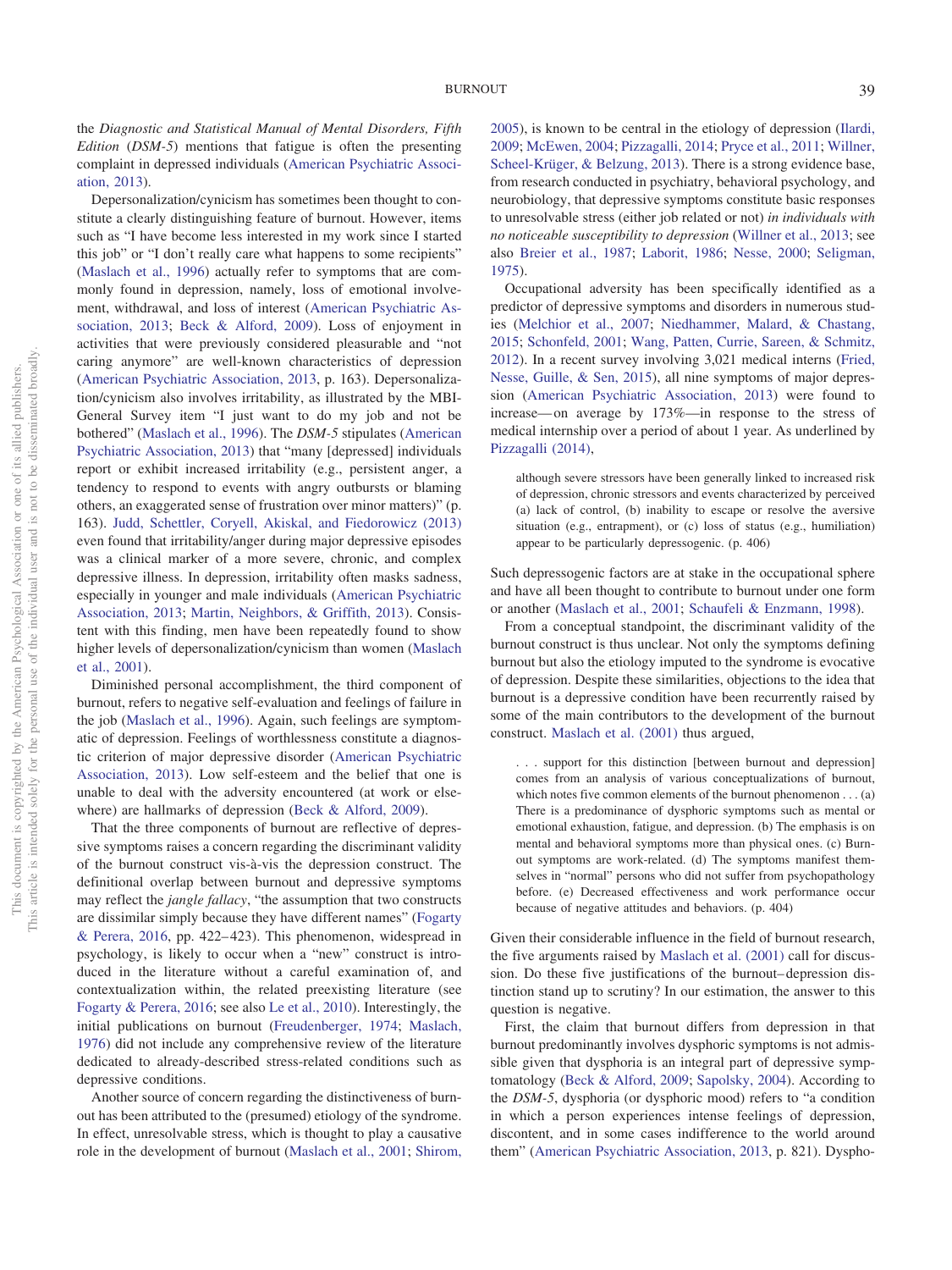ria is typically assessed with depressive symptom scales [\(Bradley,](#page-6-16) [Mogg, & Lee, 1997;](#page-6-16) [Caseras, Garner, Bradley, & Mogg, 2007;](#page-7-18) [Strack & Coyne, 1983\)](#page-9-15). The term *dysphoria* is in fact commonly used in studies in which (a) depressive symptoms are assessed with self-report measures rather than structured clinical interviews and (b) the investigator wants to refer to subclinical, in contrast with clinical, depression [\(Gotlib, Yue, & Joormann, 2005;](#page-7-19) [Martin, Blum, Beach, & Roman, 1996;](#page-8-22) [Matheson & Anisman,](#page-8-23) [2003;](#page-8-23) [Roberts, Gilboa, & Gotlib, 1998\)](#page-8-24). Moreover, [Maslach et](#page-8-1) [al. \(2001\)](#page-8-1) explicitly mentioned that the predominance of *depression* in burnout is a characteristic that *distinguishes* burnout from depression. This statement is self-contradictory and, therefore, self-invalidating.

Second, the mental and behavioral manifestations of depression have been studied in detail for decades [\(Beck & Alford, 2009\)](#page-6-14). As an illustration, *behavioral* activation method and *cognitive– behavioral* therapy count among the most widely used and effective treatments for depression [\(Cuijpers, van Straten, & Warmer](#page-7-20)[dam, 2007;](#page-7-20) [Richards et al., 2016\)](#page-8-25). The idea that the emphasis in depression research would be placed on so-called physical symptoms overstates the case.

Third, the claim that burnout differs from depression in that burnout is work related is problematic because of the following reasons: (a) depression can also be work related, (b) the workrelated character of a syndrome is not nosologically discriminant per se—a work-related depression remains a depression, and (c) the idea that the burnout phenomenon is restricted to work is logically specious—there is no reason to think that emotional exhaustion, depersonalization, and loss of personal accomplishment could not be elicited by *nonoccupational* factors or develop in *nonoccupational* contexts [\(Bianchi, Schonfeld, & Laurent,](#page-6-17) [2015d;](#page-6-17) [Bianchi, Truchot, Laurent, Brisson, & Schonfeld, 2014;](#page-6-18) [Hallsten, Josephson, & Torgén, 2005;](#page-7-21) [Kristensen et al., 2005;](#page-7-6) [Pines, 1987\)](#page-8-26).

Fourth, the assumption that burnout symptoms manifest themselves in "normal" persons who did not suffer from psychopathology before has been shown to be misleading. Antecedents of mood and anxiety disorders, for instance, have been linked to burnout in several studies [\(Bianchi, Schonfeld, & Laurent, 2014;](#page-6-19) [Rössler,](#page-8-27) [Hengartner, Ajdacic-Gross, & Angst, 2015;](#page-8-27) [Schonfeld & Bianchi,](#page-9-16) [2016\)](#page-9-16). Moreover, although past psychopathology is a risk factor for future psychopathology, an individual can experience a depressive episode at some point in his or her life without having a history of psychopathology [\(Dohrenwend, 1979\)](#page-7-22).

Fifth, there is no reason to consider that decreased effectiveness and impaired work performance could not occur because of negative attitudes and behaviors in depression just as in burnout. An individual with a job-induced depressive condition may show decreased effectiveness and impaired work performance because he or she has developed negative attitudes and behaviors based on his or her stressful experiences in the job [\(Beck &](#page-6-14) Alford,  $2009$ ).<sup>1</sup>

## **Empirical Examination of the Burnout Construct's Discriminant Validity**

**Associations between burnout and depressive symptoms.** Burnout has been associated with all "classical" symptoms of depression, including the most emblematic and severe, such as depressed mood, anhedonia, and suicidal ideation [\(Bianchi et al.,](#page-6-19) [2014;](#page-6-19) [Schonfeld & Bianchi, 2016\)](#page-9-16). Burnout and depressive symptoms have been observed to cluster together and increase or decrease commensurately over time [\(Ahola, Hakanen, Perhoniemi,](#page-6-20) [& Mutanen, 2014;](#page-6-20) [Bianchi, Schonfeld, & Laurent, 2015c\)](#page-6-21). [Bianchi](#page-6-19) [et al. \(2014\)](#page-6-19) found that 90% of the individuals experiencing burnout symptoms at least *a few times a week* (as assessed by the MBI) met criteria for a provisional diagnosis of depression (as established by the 9-item depression module of the Patient Health Questionnaire [PHQ-9]; [Kroenke & Spitzer, 2002\)](#page-7-23). In numerous studies (for a review, see [Bianchi et al., 2015b\)](#page-6-0), emotional exhaustion—the core of burnout— has been observed to be more strongly associated with "classical" depressive symptoms than with the two other definitional dimensions of burnout (depersonalization/cynicism and reduced personal accomplishment). Bearing in mind that a syndrome refers to a constellation of concomitant symptoms [\(Shirom, 2005\)](#page-9-3), this recurrent finding tends to suggest that "classical" depressive symptoms constitute the heart of burnout (see also [Hallsten et al., 2005\)](#page-7-21). The empirical overlap of burnout and depressive symptoms is consistent with the fact that burnout is often treated as a depressive syndrome in clinical practice. In a study of 3,276 Finnish employees, [Ahola et al. \(2007\)](#page-6-22) found that antidepressant prescriptions were about 14 times more common among individuals with so-called severe burnout<sup>2</sup> than among individuals with no noticeable symptoms of burnout, adjusting for gender, age, marital status, and occupational grade.

**Evidence from factor analytic research.** The view that burnout is distinct from depression has strongly relied on the finding that burnout and depression loaded on different factors when self-reported measures of burnout and depression were submitted to factor analyses [\(Maslach et al., 2001\)](#page-8-1). Thus, in one of the most influential studies in this research area, [Leiter and Durup \(1994\)](#page-8-28) concluded that burnout and depression were best modeled as two second-order factors—while acknowledging the strong correlation (.72) between these factors. The study, however, had important limitations, such as the poor fit of the constructed models or the assessment of burnout and depressive symptoms within different time windows—1 year for burnout symptoms versus (at most) 2 weeks for depressive symptoms.

In a recent study that aimed at overcoming the limitations of past factor analytic studies of burnout and depression measures by using more sophisticated modeling techniques [\(Kim & Eaton,](#page-7-24) [2015;](#page-7-24) [Marsh, Morin, Parker, & Kaur, 2014\)](#page-8-29), [Schonfeld, Verkuilen,](#page-9-17) [and Bianchi \(2017\)](#page-9-17) assessed burnout with the MBI, and depression with both the PHQ-9 and the 10-item version of the Center for Epidemiologic Studies Depression Scale. The study involved 734

In sum, the five arguments formulated by [Maslach et al. \(2001\)](#page-8-1) do not justify a distinction between burnout and depression. Paradoxically, these arguments, most notably the "dysphoria argument," turn against the assumption they were supposed to support when closely examined.

<sup>&</sup>lt;sup>1</sup> This being mentioned, it is theoretically likely that the relationships between decreased effectiveness and impaired work performance and negative attitudes and behaviors are causally circular and imply reciprocal effects. <sup>2</sup> In [Ahola et al.'s \(2007\)](#page-6-22) study, "severe burnout" was defined by a cutoff

score of 3.5/6.0 on a the MBI-General Survey.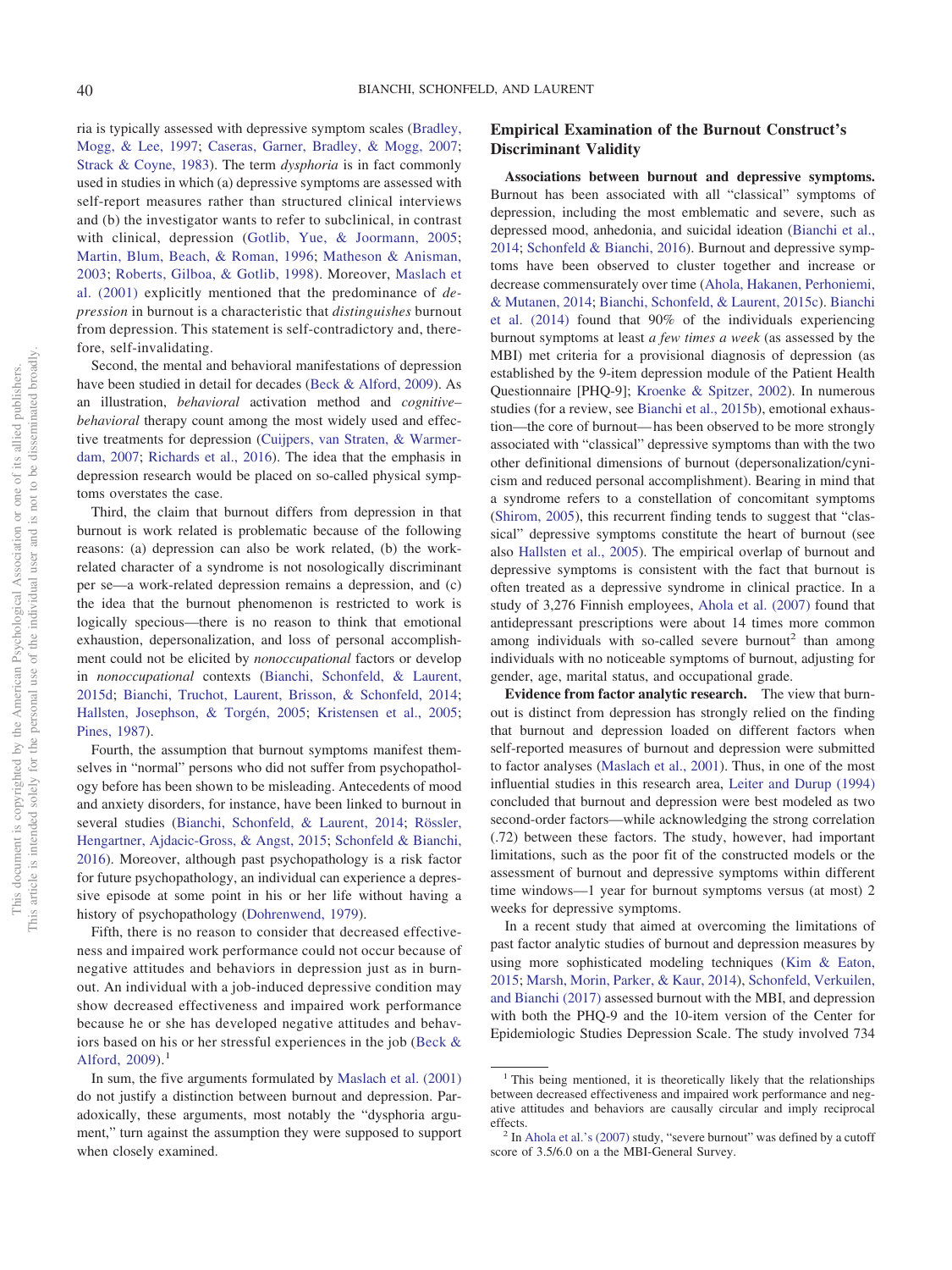participants. The results of an exploratory structural equation modeling factor analysis indicated that the items of (a) the MBI's Emotional Exhaustion subscale, (b) the PHQ-9, and (c) the Center for Epidemiologic Studies Depression Scale substantially loaded on the first factor—the factor that explained most of the variance.<sup>3</sup> In another look at the same data, a confirmatory factor analysis that controlled for measurement error and (potential) item overlap revealed a high correlation (.85) between latent depression and latent emotional exhaustion, suggesting that the two dimensions were reflective of the same underlying construct. The factor analytic evidence thus indicates that the "central quality of burnout" [\(Maslach et al., 2001,](#page-8-1) p. 402), emotional exhaustion, is reflective of depression when depression is treated as a dimensional variable.

**Biological investigation of the burnout– depression distinction.** Biological research has been used with the intention of finding out whether and how burnout differed from depression. A variety of stress-influenced variables have been examined, such as heart rate variability, brain-derived neurotrophic factor, and hippocampal volume [\(Orosz et al., 2017\)](#page-8-30). No consistent evidence of the distinctiveness of burnout has emerged from this area of research, a state of affairs largely imputed to the methodological heterogeneity of the conducted studies [\(Danhof-Pont, van Veen, &](#page-7-25) [Zitman, 2011\)](#page-7-25).

Beyond the question of the specificities or limitations of one study or another, it is crucial to note that biological research on burnout– depression overlap has been rendered fundamentally inconclusive by the nonconsideration of depression subtypes in the conducted studies.4 Considering depression subtypes is indispensable in biological research on burnout and depression because different depression subtypes, such as depression *with melancholic features* and depression *with atypical features*, have been linked to opposite autonomic (e.g., increased vs. decreased sympathetic activity), endocrine (e.g., hyper- vs. hypocortisolism), and immune profiles [\(Gold & Chrousos, 2002;](#page-7-26) [Lamers et al., 2013\)](#page-7-27).

#### **Conclusion on the Discriminant Validity of the Burnout Construct**

All in all, it seems fair to conclude that the discriminant validity of the burnout construct is not satisfactory. Conceptual and empirical examinations converge to suggest that the symptoms and etiology of burnout overlap with the symptoms and etiology of depression. On this basis, and in light of the other major problems undermining the burnout construct, the question of whether occupational health specialists should shift their focus from burnout to job-related depression can be asked. In contrast to burnout, depression, in its various forms (e.g., persistent depressive disorder and major depressive disorder; [American Psychiatric Association,](#page-6-13) [2013\)](#page-6-13), is diagnosable. Therefore, the prevalence of depression can be estimated. Epidemiological evidence can inform public health decision-makers and help them establish action priorities in a context of limited interventional resources. Like burnout, depression can be examined from both an individual and a social standpoint [\(Bianchi, Schonfeld, & Laurent, 2017b;](#page-6-23) [Brown & Harris,](#page-7-28) [1978;](#page-7-28) [Gilbert, 2006\)](#page-7-29) and studied dimensionally (i.e., as a process)—as empirically evidenced by recent taxometric research [\(Haslam, Holland, & Kuppens, 2012;](#page-7-30) [Liu, 2016;](#page-8-31) [Prisciandaro &](#page-8-32) [Tolliver, 2015\)](#page-8-32). Burnout has been conceived of as a job-induced syndrome. Methods for investigating the etiological link between

job stress and depressive symptoms and disorders are available [\(Bianchi, Schonfeld, Vandel, et al., 2017\)](#page-6-24). Finally, measures of depression (e.g., the PHQ-9 or the Beck Depression Inventory-II) offer access to urgency indicators of workers' suffering such as suicidal ideation. These key indicators are neglected by measures of burnout.

#### **Addressing the Issue of Illness Stigma**

Before closing this article, we briefly turn to the issue of illness stigma, an issue that has been raised in the debate regarding the use of the burnout and depression constructs. This issue is particularly worth considering when envisaging a shift in focus from burnout to job-related depression. In clinical practice, burnout has sometimes been regarded as a helpful euphemism for depression, allowing for a less stigmatizing labeling of depressed patients. Although the question of whether burnout is a less stigmatizing label than depression has not been conclusively answered yet [\(Bianchi, Verkuilen, Brisson, Schonfeld, & Laurent, 2016\)](#page-6-25), a problem attached to depression is indeed stigma—an obstacle to help seeking [\(Boerema et al., 2016;](#page-6-26) [Center et al., 2003;](#page-7-31) [Gold,](#page-7-32) [Andrew, Goldman, & Schwenk, 2016\)](#page-7-32). Contextual models of stigma reduction for depression, by emphasizing the role of complicated life stressors (e.g., occupational stressors) in the development of depression, offer promising solutions for encouraging depressed individuals to seek help [\(Rusch, Kanter, & Brondino,](#page-9-18) [2009\)](#page-9-18). Interestingly, in a recent interview-based survey  $(N =$ 1,600), about eight of 10 participants considered work stress a possible cause of depression—the study sample was representative of the general adult population of France in terms of place of residence, gender, age, and family status [\(Angermeyer, Millier,](#page-6-27) [Rémuzat, Refaï, & Toumi, 2013\)](#page-6-27). Such findings are auspicious as far as social representations of depression are concerned.

#### **General Conclusion**

Although combatting unresolvable job stress is a central objective for occupational health specialists, relying on the burnout construct to attain this objective may be ill-advised. Indeed, there is a significant discrepancy between the popularity of the burnout construct and the validity of burnout research. As shown in the present article, (a) what constitutes a case of burnout remains unclear, (b) the basic conceptualization and operationalization of burnout are ill-aligned, (c) burnout is unlikely to be the specifically job-induced syndrome that it has been posited to be, and (d) the discriminant validity of the burnout construct has not been established. Little progress has been made in the resolution of these fundamental problems despite decades of sustained research on burnout. The lack of validity of burnout undercuts research results

<sup>&</sup>lt;sup>3</sup> The Depersonalization subscale's items were as closely related to that factor as they were to a separate Depersonalization factor. The items of the (Reduced) Personal Accomplishment subscale loaded more substantially on a (Reduced) Personal Accomplishment factor than on the first factor. This latter result is not surprising in view of the problematic operationalization of (reduced) personal accomplishment in the MBI [\(Schaufeli &](#page-9-19) [Salanova, 2007\)](#page-9-19). <sup>4</sup> The *DSM-5* replaced the term *subtype* with the term *features*. We used

the term *subtype* interchangeably with the term *features* for ease of exposition.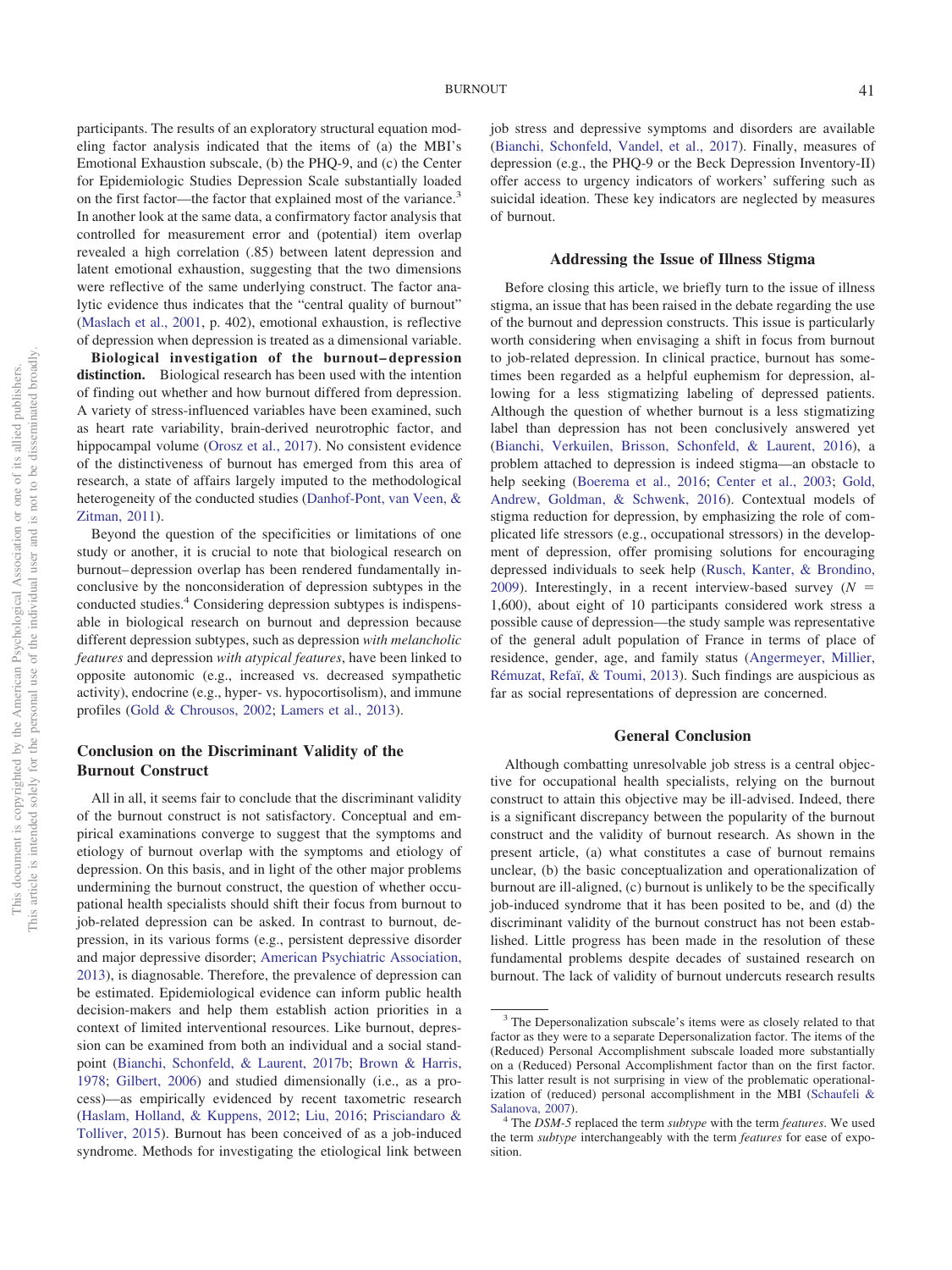bearing on the construct. Ultimately, the shaky foundation of the research on burnout undermines the ability of public health policymakers to produce authoritative recommendations.

To more accurately and comprehensively deal with the issue of unresolvable stress at work, occupational health specialists may need to shift their focus from burnout to job-related depression. From this perspective, an important goal for future research would be to establish the prevalence of *job-related* depression across occupations and geographic areas [\(Bianchi & Laurent, 2017;](#page-6-24) [Lau](#page-7-33)[rent & Bianchi, in press\)](#page-7-33); although depression among workers has been investigated [\(Mata et al., 2015\)](#page-8-33), the specific issue of jobrelated depression has been neglected. To follow up job-related depression in time, it is crucial that assessments be performed at regular intervals (e.g., every year), using identical measurement systems [\(Laurent & Bianchi, 2017\)](#page-7-34).

Turning to job-related depression offers occupational health specialists a credible way out of the "burnout impasse." Because the duration of untreated depression bears heavily on the prognosis of the illness [\(Hung, Liu, & Yang, 2017\)](#page-7-35), it may be wise to operate such a turnaround rapidly. Should occupational health specialists continue to rely on the burnout construct, we invite them to give priority to the resolution of the major problems affecting their entity of interest. In view of the state of burnout research, the status quo does not appear as a viable option.

#### **References**

- <span id="page-6-20"></span>Ahola, K., Hakanen, J., Perhoniemi, R., & Mutanen, P. (2014). Relationship between burnout and depressive symptoms: A study using the person-centred approach. *Burnout Research, 1,* 29 –37. [http://dx.doi.org/](http://dx.doi.org/10.1016/j.burn.2014.03.003) [10.1016/j.burn.2014.03.003](http://dx.doi.org/10.1016/j.burn.2014.03.003)
- <span id="page-6-22"></span>Ahola, K., Honkonen, T., Virtanen, M., Kivimäki, M., Isometsä, E., Aromaa, A., & Lönnqvist, J. (2007). Interventions in relation to occupational burnout: The population-based health 2000 study. *Journal of Occupational and Environmental Medicine, 49,* 943–952. [http://dx.doi.org/10](http://dx.doi.org/10.1097/JOM.0b013e31813736e3) [.1097/JOM.0b013e31813736e3](http://dx.doi.org/10.1097/JOM.0b013e31813736e3)
- <span id="page-6-9"></span>Ahola, K., Toppinen-Tanner, S., & Seppänen, J. (2017). Interventions to alleviate burnout symptoms and to support return to work among employees with burnout: Systematic review and meta-analysis. *Burnout Research, 4,* 1–11.
- <span id="page-6-13"></span>American Psychiatric Association. (2013). *Diagnostic and statistical manual of mental disorders* (5th ed.). Washington, DC: Author.
- <span id="page-6-27"></span>Angermeyer, M. C., Millier, A., Rémuzat, C., Refaï, T., & Toumi, M. (2013). Attitudes and beliefs of the French public about schizophrenia and major depression: Results from a vignette-based population survey. *BMC Psychiatry, 13,* 313. <http://dx.doi.org/10.1186/1471-244X-13-313>
- <span id="page-6-5"></span>Balon, R. (2017). What about burnout? *Annals of Clinical Psychiatry, 29,*  $81 - 82.$
- <span id="page-6-14"></span>Beck, A. T., & Alford, B. A. (2009). *Depression: Causes and treatment* (2nd ed.). Philadelphia, PA: University of Pennsylvania Press.
- <span id="page-6-3"></span>Bianchi, R. (2015). What is "severe burnout" and can its prevalence be assessed? *Intensive Care Medicine, 41,* 166. [http://dx.doi.org/10.1007/](http://dx.doi.org/10.1007/s00134-014-3534-y) [s00134-014-3534-y](http://dx.doi.org/10.1007/s00134-014-3534-y)
- <span id="page-6-10"></span>Bianchi, R., & Brisson, R. (in press). Burnout and depression: Causal attributions and construct overlap. *Journal of Health Psychology*.
- <span id="page-6-24"></span>Bianchi, R., & Laurent, E. (2017). Editorial commentary: Burnout in cardiology— going to the heart of the misunderstanding. *Trends in Cardiovascular Medicine*. Advance online publication. [http://dx.doi.org/](http://dx.doi.org/10.1016/j.tcm.2017.07.008) [10.1016/j.tcm.2017.07.008](http://dx.doi.org/10.1016/j.tcm.2017.07.008)
- <span id="page-6-19"></span>Bianchi, R., Schonfeld, I. S., & Laurent, E. (2014). Is burnout a depressive disorder? A re-examination with special focus on atypical depression.

*International Journal of Stress Management, 21,* 307–324. [http://dx.doi](http://dx.doi.org/10.1037/a0037906) [.org/10.1037/a0037906](http://dx.doi.org/10.1037/a0037906)

- <span id="page-6-1"></span>Bianchi, R., Schonfeld, I. S., & Laurent, E. (2015a). Burnout: Absence of binding diagnostic criteria hampers prevalence estimates. *International Journal of Nursing Studies, 52,* 789 –790. [http://dx.doi.org/10.1016/j](http://dx.doi.org/10.1016/j.ijnurstu.2014.12.008) [.ijnurstu.2014.12.008](http://dx.doi.org/10.1016/j.ijnurstu.2014.12.008)
- <span id="page-6-0"></span>Bianchi, R., Schonfeld, I. S., & Laurent, E. (2015b). Burnout-depression overlap: A review. *Clinical Psychology Review, 36,* 28 – 41. [http://dx](http://dx.doi.org/10.1016/j.cpr.2015.01.004) [.doi.org/10.1016/j.cpr.2015.01.004](http://dx.doi.org/10.1016/j.cpr.2015.01.004)
- <span id="page-6-21"></span>Bianchi, R., Schonfeld, I. S., & Laurent, E. (2015c). Is burnout separable from depression in cluster analysis? A longitudinal study. *Social Psychiatry and Psychiatric Epidemiology, 50,* 1005–1011. [http://dx.doi.org/](http://dx.doi.org/10.1007/s00127-014-0996-8) [10.1007/s00127-014-0996-8](http://dx.doi.org/10.1007/s00127-014-0996-8)
- <span id="page-6-17"></span>Bianchi, R., Schonfeld, I. S., & Laurent, E. (2015d). Is it time to consider the "burnout syndrome" a distinct illness? *Frontiers in Public Health, 3,* 158. <http://dx.doi.org/10.3389/fpubh.2015.00158>
- <span id="page-6-7"></span>Bianchi, R., Schonfeld, I. S., & Laurent, E. (2016a). The "burnout" construct: An inhibitor of public health action? *Critical Care Medicine, 44,* e1252– e1253. <http://dx.doi.org/10.1097/CCM.0000000000002032>
- <span id="page-6-6"></span>Bianchi, R., Schonfeld, I. S., & Laurent, E. (2016b). The dead end of current research on burnout prevalence. *Journal of the American College of Surgeons, 223,* 424 – 425. [http://dx.doi.org/10.1016/j.jamcollsurg](http://dx.doi.org/10.1016/j.jamcollsurg.2016.05.012) [.2016.05.012](http://dx.doi.org/10.1016/j.jamcollsurg.2016.05.012)
- <span id="page-6-11"></span>Bianchi, R., Schonfeld, I. S., & Laurent, E. (2017a). A neglected problem in burnout research. *Academic Medicine*. Advance online publication. Retrieved from [https://www.researchgate.net/publication/319987597\\_](https://www.researchgate.net/publication/319987597_A_neglected_problem_in_burnout_research_Impact_Factor_5255) A neglected problem in burnout research Impact Factor 5255
- <span id="page-6-23"></span>Bianchi, R., Schonfeld, I. S., & Laurent, E. (2017b). Burnout or depression: Both individual and social issue. *The Lancet, 390,* 230. [http://dx.doi.org/](http://dx.doi.org/10.1016/S0140-6736%2817%2931606-9) [10.1016/S0140-6736\(17\)31606-9](http://dx.doi.org/10.1016/S0140-6736%2817%2931606-9)
- <span id="page-6-12"></span>Bianchi, R., Schonfeld, I. S., & Laurent, E. (2017c). Burnout symptoms: Depressive manifestations under psychosocial labels? *Asia-Pacific Psychiatry, 9,* e12280. <http://dx.doi.org/10.1111/appy.12280>
- <span id="page-6-4"></span>Bianchi, R., Schonfeld, I. S., & Laurent, E. (2017d). Physician burnout is better conceptualised as depression. *The Lancet, 389,* 1397–1398. [http://](http://dx.doi.org/10.1016/S0140-6736%2817%2930897-8) [dx.doi.org/10.1016/S0140-6736\(17\)30897-8](http://dx.doi.org/10.1016/S0140-6736%2817%2930897-8)
- <span id="page-6-2"></span>Bianchi, R., Schonfeld, I. S., Vandel, P., & Laurent, E. (2017). On the depressive nature of the "burnout syndrome": A clarification. *European Psychiatry, 41,* 109 –110. [http://dx.doi.org/10.1016/j.eurpsy.2016.10](http://dx.doi.org/10.1016/j.eurpsy.2016.10.008) [.008](http://dx.doi.org/10.1016/j.eurpsy.2016.10.008)
- <span id="page-6-18"></span>Bianchi, R., Truchot, D., Laurent, E., Brisson, R., & Schonfeld, I. S. (2014). Is burnout solely job-related? A critical comment. *Scandinavian Journal of Psychology, 55,* 357–361. [http://dx.doi.org/10.1111/sjop](http://dx.doi.org/10.1111/sjop.12119) [.12119](http://dx.doi.org/10.1111/sjop.12119)
- <span id="page-6-25"></span>Bianchi, R., Verkuilen, J., Brisson, R., Schonfeld, I. S., & Laurent, E. (2016). Burnout and depression: Label-related stigma, help-seeking, and syndrome overlap. *Psychiatry Research, 245,* 91–98. [http://dx.doi.org/](http://dx.doi.org/10.1016/j.psychres.2016.08.025) [10.1016/j.psychres.2016.08.025](http://dx.doi.org/10.1016/j.psychres.2016.08.025)
- <span id="page-6-26"></span>Boerema, A. M., Kleiboer, A., Beekman, A. T. F., van Zoonen, K., Dijkshoorn, H., & Cuijpers, P. (2016). Determinants of help-seeking behavior in depression: A cross-sectional study. *BMC Psychiatry, 16,* 78. <http://dx.doi.org/10.1186/s12888-016-0790-0>
- <span id="page-6-16"></span>Bradley, B. P., Mogg, K., & Lee, S. C. (1997). Attentional biases for negative information in induced and naturally occurring dysphoria. *Behaviour Research and Therapy, 35,* 911–927. [http://dx.doi.org/10](http://dx.doi.org/10.1016/S0005-7967%2897%2900053-3) [.1016/S0005-7967\(97\)00053-3](http://dx.doi.org/10.1016/S0005-7967%2897%2900053-3)
- <span id="page-6-15"></span>Breier, A., Albus, M., Pickar, D., Zahn, T. P., Wolkowitz, O. M., & Paul, S. M. (1987). Controllable and uncontrollable stress in humans: Alterations in mood and neuroendocrine and psychophysiological function. *The American Journal of Psychiatry, 144,* 1419 –1425. [http://dx.doi.org/](http://dx.doi.org/10.1176/ajp.144.11.1419) [10.1176/ajp.144.11.1419](http://dx.doi.org/10.1176/ajp.144.11.1419)
- <span id="page-6-8"></span>Brisson, R., & Bianchi, R. (2017). On the inconsistency of burnout conceptualization and measurement. *Journal of the American College of Surgeons, 224,* 87. <http://dx.doi.org/10.1016/j.jamcollsurg.2016.09.006>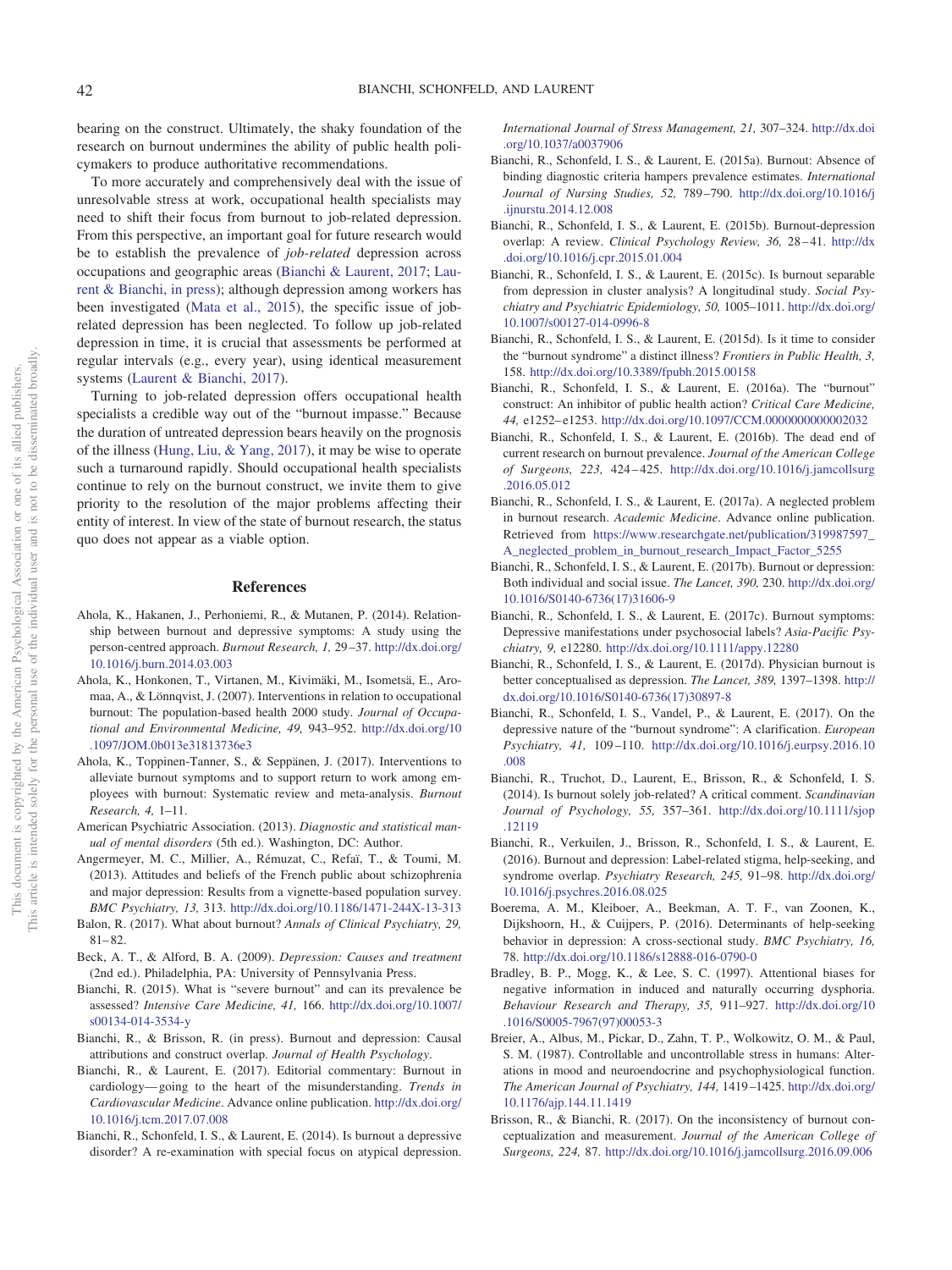- <span id="page-7-28"></span>Brown, G. W., & Harris, T. (1978). *Social origins of depression: A study of psychiatric disorder in women*. New York, NY: Free Press.
- <span id="page-7-10"></span>Campbell, D. T., & Fiske, D. W. (1959). Convergent and discriminant validation by the multitrait–multimethod matrix. *Psychological Bulletin, 56,* 81–105. <http://dx.doi.org/10.1037/h0046016>
- <span id="page-7-18"></span>Caseras, X., Garner, M., Bradley, B. P., & Mogg, K. (2007). Biases in visual orienting to negative and positive scenes in dysphoria: An eye movement study. *Journal of Abnormal Psychology, 116, 491-497*. <http://dx.doi.org/10.1037/0021-843X.116.3.491>
- <span id="page-7-31"></span>Center, C., Davis, M., Detre, T., Ford, D. E., Hansbrough, W., Hendin, H., . . . Silverman, M. M. (2003). Confronting depression and suicide in physicians: A consensus statement. *Journal of the American Medical Association, 289,* 3161–3166. [http://dx.doi.org/10.1001/jama.289.23](http://dx.doi.org/10.1001/jama.289.23.3161) [.3161](http://dx.doi.org/10.1001/jama.289.23.3161)
- <span id="page-7-1"></span>Cox, T., Tisserand, M., & Taris, T. (2005). The conceptualization and measurement of burnout: Questions and directions. *Work and Stress, 19,* 187–191. <http://dx.doi.org/10.1080/02678370500387109>
- <span id="page-7-11"></span>Cronbach, L. J., & Meehl, P. E. (1955). Construct validity in psychological tests. *Psychological Bulletin, 52,* 281–302. [http://dx.doi.org/10.1037/](http://dx.doi.org/10.1037/h0040957) [h0040957](http://dx.doi.org/10.1037/h0040957)
- <span id="page-7-20"></span>Cuijpers, P., van Straten, A., & Warmerdam, L. (2007). Behavioral activation treatments of depression: A meta-analysis. *Clinical Psychology Review, 27,* 318 –326. <http://dx.doi.org/10.1016/j.cpr.2006.11.001>
- <span id="page-7-25"></span>Danhof-Pont, M. B., van Veen, T., & Zitman, F. G. (2011). Biomarkers in burnout: A systematic review. *Journal of Psychosomatic Research, 70,* 505–524. <http://dx.doi.org/10.1016/j.jpsychores.2010.10.012>
- <span id="page-7-22"></span>Dohrenwend, B. P. (1979). Stressful life events and psychopathology: Some issues of theory and method. In J. E. Barrett, E. M. Rose, & G. L. Klerman (Eds.), *Stress and mental disorder* (pp. 1–15). New York, NY: Raven.
- <span id="page-7-2"></span>Doulougeri, K., Georganta, K., & Montgomery, A. (2016). "Diagnosing" burnout among healthcare professionals: Can we find consensus? *Cogent Medicine, 3,* 1. <http://dx.doi.org/10.1080/2331205X.2016.1237605>
- <span id="page-7-8"></span>Dreison, K. C., Luther, L., Bonfils, K. A., Sliter, M. T., McGrew, J. H., & Salyers, M. P. (2016). Job burnout in mental health providers: A metaanalysis of 35 years of intervention research. *Journal of Occupational Health Psychology*. Advance online publication. [http://dx.doi.org/10](http://dx.doi.org/10.1037/ocp0000047) [.1037/ocp0000047](http://dx.doi.org/10.1037/ocp0000047)
- <span id="page-7-4"></span>Elmore, L. C., Jeffe, D. B., Jin, L., Awad, M. M., & Turnbull, I. R. (2016). National survey of burnout among US general surgery residents. *Journal of the American College of Surgeons, 223,* 440 – 451. [http://dx.doi.org/](http://dx.doi.org/10.1016/j.jamcollsurg.2016.05.014) [10.1016/j.jamcollsurg.2016.05.014](http://dx.doi.org/10.1016/j.jamcollsurg.2016.05.014)
- <span id="page-7-5"></span>Epstein, R. M., & Privitera, M. R. (2016). Doing something about physician burnout. *The Lancet, 388,* 2216 –2217. [http://dx.doi.org/10.1016/](http://dx.doi.org/10.1016/S0140-6736%2816%2931332-0) [S0140-6736\(16\)31332-0](http://dx.doi.org/10.1016/S0140-6736%2816%2931332-0)
- <span id="page-7-14"></span>Fogarty, G. J., & Perera, H. N. (2016). Resilience: Distinct construct or conglomerate of existing traits? *Industrial and Organizational Psychology: Perspectives on Science and Practice, 9,* 422– 429. [http://dx.doi](http://dx.doi.org/10.1017/iop.2016.33) [.org/10.1017/iop.2016.33](http://dx.doi.org/10.1017/iop.2016.33)
- <span id="page-7-0"></span>Freudenberger, H. J. (1974). Staff burnout. *Journal of Social Issues, 30,* 159 –165. <http://dx.doi.org/10.1111/j.1540-4560.1974.tb00706.x>
- <span id="page-7-17"></span>Fried, E. I., Nesse, R. M., Guille, C., & Sen, S. (2015). The differential influence of life stress on individual symptoms of depression. *Acta Psychiatrica Scandinavica, 131,* 465– 471. [http://dx.doi.org/10.1111/](http://dx.doi.org/10.1111/acps.12395) [acps.12395](http://dx.doi.org/10.1111/acps.12395)
- <span id="page-7-3"></span>Garrouste-Orgeas, M., Perrin, M., Soufir, L., Vesin, A., Blot, F., Maxime, V., . . . Timsit, J.-F. (2015). The Iatroref study: Medical errors are associated with symptoms of depression in ICU staff but not burnout or safety culture. *Intensive Care Medicine, 41,* 273–284. [http://dx.doi.org/](http://dx.doi.org/10.1007/s00134-014-3601-4) [10.1007/s00134-014-3601-4](http://dx.doi.org/10.1007/s00134-014-3601-4)
- <span id="page-7-9"></span>Gauche, C., de Beer, L. T., & Brink, L. (2017). Exploring demands from the perspective of employees identified as being at risk of burnout. *International Journal of Qualitative Studies on Health and Well-Being, 12,* 1361783. <http://dx.doi.org/10.1080/17482631.2017.1361783>
- <span id="page-7-29"></span>Gilbert, P. (2006). Evolution and depression: Issues and implications. *Psychological Medicine, 36,* 287–297. [http://dx.doi.org/10.1017/](http://dx.doi.org/10.1017/S0033291705006112) [S0033291705006112](http://dx.doi.org/10.1017/S0033291705006112)
- <span id="page-7-32"></span>Gold, K. J., Andrew, L. B., Goldman, E. B., & Schwenk, T. L. (2016). "I would never want to have a mental health diagnosis on my record": A survey of female physicians on mental health diagnosis, treatment, and reporting. *General Hospital Psychiatry, 43,* 51–57. [http://dx.doi.org/10](http://dx.doi.org/10.1016/j.genhosppsych.2016.09.004) [.1016/j.genhosppsych.2016.09.004](http://dx.doi.org/10.1016/j.genhosppsych.2016.09.004)
- <span id="page-7-26"></span>Gold, P. W., & Chrousos, G. P. (2002). Organization of the stress system and its dysregulation in melancholic and atypical depression: High vs. low CRH/NE states. *Molecular Psychiatry, 7,* 254 –275. [http://dx.doi](http://dx.doi.org/10.1038/sj.mp.4001032) [.org/10.1038/sj.mp.4001032](http://dx.doi.org/10.1038/sj.mp.4001032)
- <span id="page-7-19"></span>Gotlib, I. H., Yue, D. N., & Joormann, J. (2005). Selective attention in dysphoric individuals: The role of affective interference and inhibition. *Cognitive Therapy and Research, 29,* 417– 432. [http://dx.doi.org/10](http://dx.doi.org/10.1007/s10608-005-5753-6) [.1007/s10608-005-5753-6](http://dx.doi.org/10.1007/s10608-005-5753-6)
- <span id="page-7-7"></span>Hakanen, J. J., & Bakker, A. B. (2017). Born and bred to burn out: A life-course view and reflections on job burnout. *Journal of Occupational Health Psychology, 22,* 354 –364. <http://dx.doi.org/10.1037/ocp0000053>
- <span id="page-7-12"></span>Halbesleben, J. R. B., & Demerouti, E. (2005). The construct validity of an alternative measure of burnout: Investigating the English translation of the Oldenburg Burnout Inventory. *Work and Stress, 19,* 208 –220. [http://](http://dx.doi.org/10.1080/02678370500340728) [dx.doi.org/10.1080/02678370500340728](http://dx.doi.org/10.1080/02678370500340728)
- <span id="page-7-21"></span>Hallsten, L., Josephson, M., & Torgén, M. (2005). *Performance-based self-esteem: A driving force in burnout processes and its assessment* (NR 2005:4). Stockholm, Sweden: National Institute for Working Life.
- <span id="page-7-30"></span>Haslam, N., Holland, E., & Kuppens, P. (2012). Categories versus dimensions in personality and psychopathology: A quantitative review of taxometric research. *Psychological Medicine, 42,* 903–920. [http://dx.doi](http://dx.doi.org/10.1017/S0033291711001966) [.org/10.1017/S0033291711001966](http://dx.doi.org/10.1017/S0033291711001966)
- <span id="page-7-35"></span>Hung, C.-I., Liu, C.-Y., & Yang, C.-H. (2017). Untreated duration predicted the severity of depression at the two-year follow-up point. *PLoS ONE, 12,* e0185119. <http://dx.doi.org/10.1371/journal.pone.0185119>
- <span id="page-7-15"></span>Ilardi, S. S. (2009). *The depression cure: The 6-step program to beat depression without drugs*. Cambridge, MA: Da Capo Press.
- <span id="page-7-13"></span>Judd, L. L., Schettler, P. J., Coryell, W., Akiskal, H. S., & Fiedorowicz, J. G. (2013). Overt irritability/anger in unipolar major depressive episodes: Past and current characteristics and implications for long-term course. *Journal of the American Medical Association Psychiatry, 70,* 1171–1180. <http://dx.doi.org/10.1001/jamapsychiatry.2013.1957>
- <span id="page-7-24"></span>Kim, H., & Eaton, N. R. (2015). The hierarchical structure of common mental disorders: Connecting multiple levels of comorbidity, bifactor models, and predictive validity. *Journal of Abnormal Psychology, 124,* 1064 –1078. <http://dx.doi.org/10.1037/abn0000113>
- <span id="page-7-6"></span>Kristensen, T. S., Borritz, M., Villadsen, E., & Christensen, K. B. (2005). The Copenhagen Burnout Inventory: A new tool for the assessment of burnout. *Work and Stress, 19,* 192–207. [http://dx.doi.org/10.1080/](http://dx.doi.org/10.1080/02678370500297720) [02678370500297720](http://dx.doi.org/10.1080/02678370500297720)
- <span id="page-7-23"></span>Kroenke, K., & Spitzer, R. L. (2002). The PHQ-9: A new depression diagnostic and severity measure. *Psychiatric Annals, 32,* 509 –515. <http://dx.doi.org/10.3928/0048-5713-20020901-06>
- <span id="page-7-16"></span>Laborit, H. (1986). *L'inhibition de l'action* (2nd ed.). Paris, France: Masson.
- <span id="page-7-27"></span>Lamers, F., Vogelzangs, N., Merikangas, K. R., de Jonge, P., Beekman, A. T. F., & Penninx, B. W. J. H. (2013). Evidence for a differential role of HPA-axis function, inflammation and metabolic syndrome in melancholic versus atypical depression. *Molecular Psychiatry, 18,* 692– 699. <http://dx.doi.org/10.1038/mp.2012.144>
- <span id="page-7-34"></span>Laurent, E., & Bianchi, R. (2017). Assessing depression among new fathers. *Journal of the American Medical Association Psychiatry, 74,* 855. <http://dx.doi.org/10.1001/jamapsychiatry.2017.1391>
- <span id="page-7-33"></span>Laurent, E., & Bianchi, R. (in press). Humeur, burnout et dépression : enjeux sociétaux, constats scientifiques et stratégies managériales et politiques [Mood, burnout, and depression: Societal challenges, scien-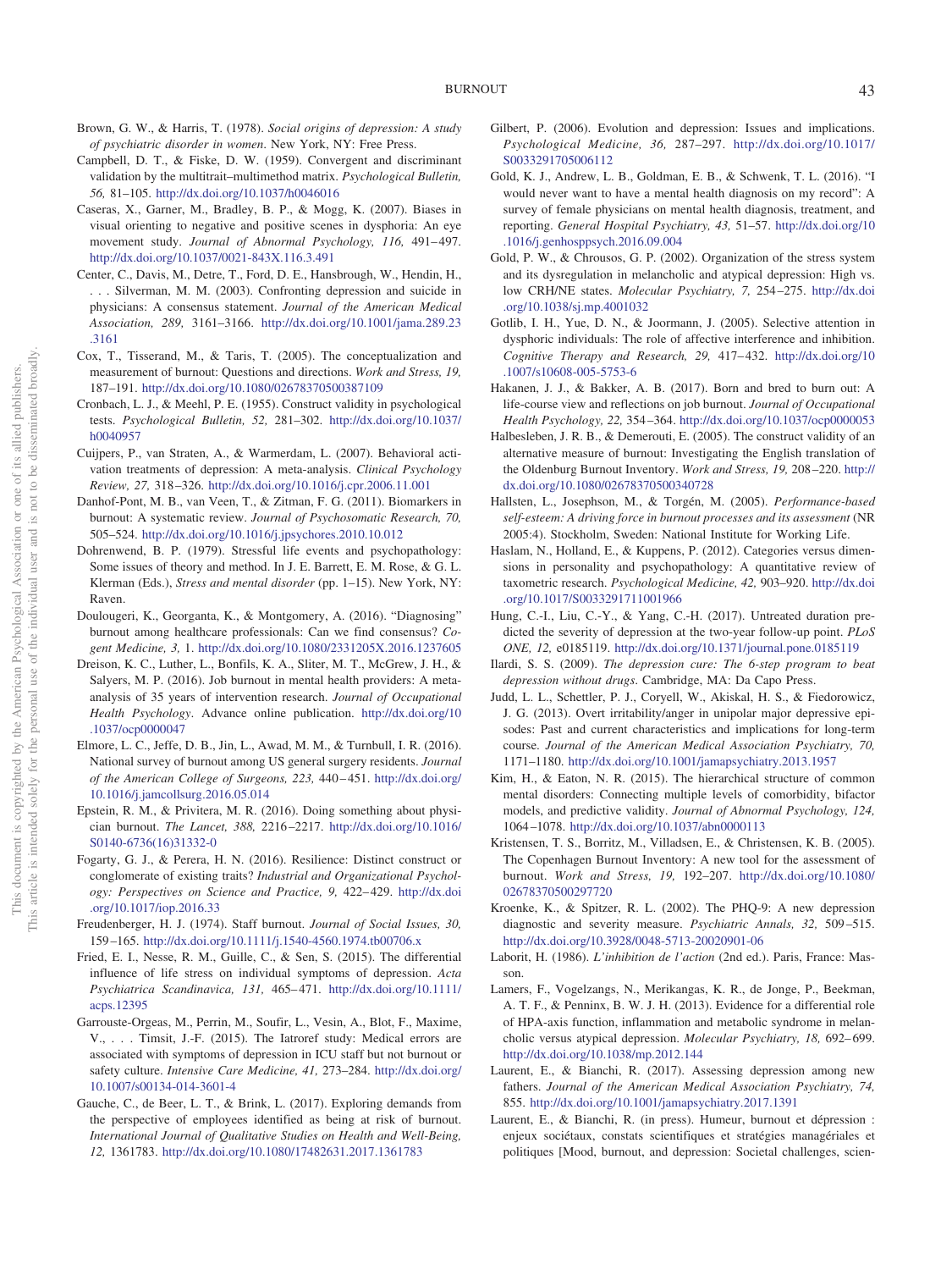tific facts, and managerial and political strategies]. In F. Jamet, J. Baratgin, & C. Puigelier (Eds.), *Burnout, droit et cognition* [Burnout, law, and cognition]. Paris, France: Mare & Martin (Collection Science et Droit).

- <span id="page-8-13"></span>Le, H., Schmidt, F. L., Harter, J. K., & Lauver, K. J. (2010). The problem of empirical redundancy of constructs in organizational research: An empirical investigation. *Organizational Behavior and Human Decision Processes, 112,* 112–125. <http://dx.doi.org/10.1016/j.obhdp.2010.02.003>
- <span id="page-8-6"></span>Lehr, D., Koch, S., & Hillert, A. (2010). Where is (im)balance? Necessity and construction of evaluated cut-off points for effort-reward imbalance and overcommitment. *Journal of Occupational and Organizational Psychology, 83,* 251–261. <http://dx.doi.org/10.1348/096317909X406772>
- <span id="page-8-28"></span>Leiter, M. P., & Durup, J. (1994). The discriminant validity of burnout and depression: A confirmatory factor analytic study. *Anxiety, Stress, and Coping, 7,* 357–373. <http://dx.doi.org/10.1080/10615809408249357>
- <span id="page-8-4"></span>Leiter, M. P., & Maslach, C. (2016). Latent burnout profiles: A new approach to understanding the burnout experience. *Burnout Research, 3,* 89 –100. <http://dx.doi.org/10.1016/j.burn.2016.09.001>
- <span id="page-8-31"></span>Liu, R. T. (2016). Taxometric evidence of a dimensional latent structure for depression in an epidemiological sample of children and adolescents. *Psychological Medicine, 46,* 1265–1275. [http://dx.doi.org/10.1017/](http://dx.doi.org/10.1017/S0033291715002792) [S0033291715002792](http://dx.doi.org/10.1017/S0033291715002792)
- <span id="page-8-11"></span>Maricutoiu, L. P., Sava, F. A., & Butta, O. (2016). The effectiveness of controlled interventions on employees' burnout: A meta-analysis. *Journal of Occupational and Organizational Psychology, 89,* 1–27. [http://](http://dx.doi.org/10.1111/joop.12099) [dx.doi.org/10.1111/joop.12099](http://dx.doi.org/10.1111/joop.12099)
- <span id="page-8-29"></span>Marsh, H. W., Morin, A. J., Parker, P. D., & Kaur, G. (2014). Exploratory structural equation modeling: An integration of the best features of exploratory and confirmatory factor analysis. *Annual Review of Clinical Psychology, 10,* 85–110. [http://dx.doi.org/10.1146/annurev-clinpsy-](http://dx.doi.org/10.1146/annurev-clinpsy-032813-153700)[032813-153700](http://dx.doi.org/10.1146/annurev-clinpsy-032813-153700)
- <span id="page-8-22"></span>Martin, J. K., Blum, T. C., Beach, S. R. H., & Roman, P. M. (1996). Subclinical depression and performance at work. *Social Psychiatry and Psychiatric Epidemiology, 31,* 3–9.
- <span id="page-8-15"></span>Martin, L. A., Neighbors, H. W., & Griffith, D. M. (2013). The experience of symptoms of depression in men vs women: Analysis of the National Comorbidity Survey Replication. *Journal of the American Medical Association Psychiatry, 70,* 1100 –1106. [http://dx.doi.org/10.1001/](http://dx.doi.org/10.1001/jamapsychiatry.2013.1985) [jamapsychiatry.2013.1985](http://dx.doi.org/10.1001/jamapsychiatry.2013.1985)
- <span id="page-8-3"></span><span id="page-8-0"></span>Maslach, C. (1976). Burned-out. *Human Behavior, 5,* 16 –22.
- Maslach, C., & Jackson, S. E. (1981). The measurement of experienced burnout. *Journal of Organizational Behavior, 2,* 99 –113. [http://dx.doi](http://dx.doi.org/10.1002/job.4030020205) [.org/10.1002/job.4030020205](http://dx.doi.org/10.1002/job.4030020205)
- <span id="page-8-5"></span>Maslach, C., Jackson, S. E., & Leiter, M. P. (1996). *Maslach Burnout Inventory manual* (3rd ed.). Palo Alto, CA: Consulting Psychologists Press.
- <span id="page-8-7"></span>Maslach, C., & Leiter, M. P. (2008). Early predictors of job burnout and engagement. *Journal of Applied Psychology, 93,* 498 –512. [http://dx.doi](http://dx.doi.org/10.1037/0021-9010.93.3.498) [.org/10.1037/0021-9010.93.3.498](http://dx.doi.org/10.1037/0021-9010.93.3.498)
- <span id="page-8-2"></span>Maslach, C., & Leiter, M. P. (2010). Burnout. In G. Fink (Ed.), *Stress consequences: Mental, neuropsychological and socioeconomic* (pp. 726 –729). New York, NY: Academic Press.
- <span id="page-8-1"></span>Maslach, C., Schaufeli, W. B., & Leiter, M. P. (2001). Job burnout. *Annual Review of Psychology, 52,* 397– 422. [http://dx.doi.org/10.1146/annurev](http://dx.doi.org/10.1146/annurev.psych.52.1.397) [.psych.52.1.397](http://dx.doi.org/10.1146/annurev.psych.52.1.397)
- <span id="page-8-33"></span>Mata, D. A., Ramos, M. A., Bansal, N., Khan, R., Guille, C., Di Angelantonio, E., & Sen, S. (2015). Prevalence of depression and depressive symptoms among resident physicians: A systematic review and metaanalysis. *Journal of the American Medical Association, 314,* 2373–2383. <http://dx.doi.org/10.1001/jama.2015.15845>
- <span id="page-8-23"></span>Matheson, K., & Anisman, H. (2003). Systems of coping associated with dysphoria, anxiety and depressive illness: A multivariate profile perspective. *Stress: The International Journal on the Biology of Stress, 6,* 223–234. <http://dx.doi.org/10.1080/10253890310001594487>
- <span id="page-8-16"></span>McEwen, B. S. (2004). Protection and damage from acute and chronic stress: Allostasis and allostatic overload and relevance to the pathophysiology of psychiatric disorders. *Annals of the New York Academy of Sciences, 1032,* 1–7. <http://dx.doi.org/10.1196/annals.1314.001>
- <span id="page-8-20"></span>Melchior, M., Caspi, A., Milne, B. J., Danese, A., Poulton, R., & Moffitt, T. E. (2007). Work stress precipitates depression and anxiety in young, working women and men. *Psychological Medicine, 37,* 1119 –1129. <http://dx.doi.org/10.1017/S0033291707000414>
- <span id="page-8-19"></span>Nesse, R. M. (2000). Is depression an adaptation? *Archives of General Psychiatry, 57,* 14 –20. <http://dx.doi.org/10.1001/archpsyc.57.1.14>
- <span id="page-8-21"></span>Niedhammer, I., Malard, L., & Chastang, J. F. (2015). Occupational factors and subsequent major depressive and generalized anxiety disorders in the prospective French national SIP study. *BMC Public Health, 15,* 200. <http://dx.doi.org/10.1186/s12889-015-1559-y>
- <span id="page-8-30"></span>Orosz, A., Federspiel, A., Haisch, S., Seeher, C., Dierks, T., & Cattapan, K. (2017). A biological perspective on differences and similarities between burnout and depression. *Neuroscience and Biobehavioral Reviews, 73,* 112–122. <http://dx.doi.org/10.1016/j.neubiorev.2016.12.005>
- <span id="page-8-8"></span>Orton, P., Orton, C., & Pereira Gray, D. (2012). Depersonalised doctors: A cross-sectional study of 564 doctors, 760 consultations and 1876 patient reports in U.K. general practice. *British Medical Journal Open, 2,* e000274. <http://dx.doi.org/10.1136/bmjopen-2011-000274>
- <span id="page-8-10"></span>Palmer, C. E. (1983). A note about paramedics' strategies for dealing with death and dying. *Journal of Occupational Psychology, 56,* 83– 86. [http://](http://dx.doi.org/10.1111/j.2044-8325.1983.tb00114.x) [dx.doi.org/10.1111/j.2044-8325.1983.tb00114.x](http://dx.doi.org/10.1111/j.2044-8325.1983.tb00114.x)
- <span id="page-8-12"></span>Panagioti, M., Panagopoulou, E., Bower, P., Lewith, G., Kontopantelis, E., Chew-Graham, C.,... Esmail, A. (2017). Controlled interventions to reduce burnout in physicians: A systematic review and meta-analysis. *Journal of the American Medical Association Internal Medicine, 177,* 195–205. <http://dx.doi.org/10.1001/jamainternmed.2016.7674>
- <span id="page-8-26"></span>Pines, A. M. (1987). Marriage burnout. *Psychotherapy in Private Practice, 5,* 31– 44.
- <span id="page-8-17"></span>Pizzagalli, D. A. (2014). Depression, stress, and anhedonia: Toward a synthesis and integrated model. *Annual Review of Clinical Psychology, 10,* 393– 423. <http://dx.doi.org/10.1146/annurev-clinpsy-050212-185606>
- <span id="page-8-32"></span>Prisciandaro, J. J., & Tolliver, B. K. (2015). Evidence for the continuous latent structure of mania and depression in out-patients with bipolar disorder: Results from the systematic treatment enhancement program for bipolar disorder (STEP-BD). *Psychological Medicine, 45,* 2595– 2603. <http://dx.doi.org/10.1017/S0033291715000513>
- <span id="page-8-18"></span>Pryce, C. R., Azzinnari, D., Spinelli, S., Seifritz, E., Tegethoff, M., & Meinlschmidt, G. (2011). Helplessness: A systematic translational review of theory and evidence for its relevance to understanding and treating depression. *Pharmacology and Therapeutics, 132,* 242–267. <http://dx.doi.org/10.1016/j.pharmthera.2011.06.006>
- <span id="page-8-14"></span>Qiao, H., & Schaufeli, W. B. (2011). The convergent validity of four burnout measures in a Chinese sample: A confirmatory factor-analytic approach. *Applied Psychology: An International Review, 60,* 87–111. <http://dx.doi.org/10.1111/j.1464-0597.2010.00428.x>
- <span id="page-8-25"></span>Richards, D. A., Ekers, D., McMillan, D., Taylor, R. S., Byford, S., Warren, F. C., . . . Finning, K. (2016). Cost and outcome of behavioural activation versus cognitive behavioural therapy for depression (CO-BRA): A randomised, controlled, non-inferiority trial. *The Lancet, 388,* 871– 880. [http://dx.doi.org/10.1016/S0140-6736\(16\)31140-0](http://dx.doi.org/10.1016/S0140-6736%2816%2931140-0)
- <span id="page-8-24"></span>Roberts, J. E., Gilboa, E., & Gotlib, I. H. (1998). Ruminative response style and vulnerability to episodes of dysphoria: Gender, neuroticism, and episode duration. *Cognitive Therapy and Research*, 22, 401-423. [http://](http://dx.doi.org/10.1023/A:1018713313894) [dx.doi.org/10.1023/A:1018713313894](http://dx.doi.org/10.1023/A:1018713313894)
- <span id="page-8-9"></span>Rose, A., Duschinsky, R., & Macnaughton, J. (2017). Cynicism as a strategic virtue. *The Lancet, 389,* 692– 693. [http://dx.doi.org/10.1016/](http://dx.doi.org/10.1016/S0140-6736%2817%2930349-5) [S0140-6736\(17\)30349-5](http://dx.doi.org/10.1016/S0140-6736%2817%2930349-5)
- <span id="page-8-27"></span>Rössler, W., Hengartner, M. P., Ajdacic-Gross, V., & Angst, J. (2015). Predictors of burnout: Results from a prospective community study.